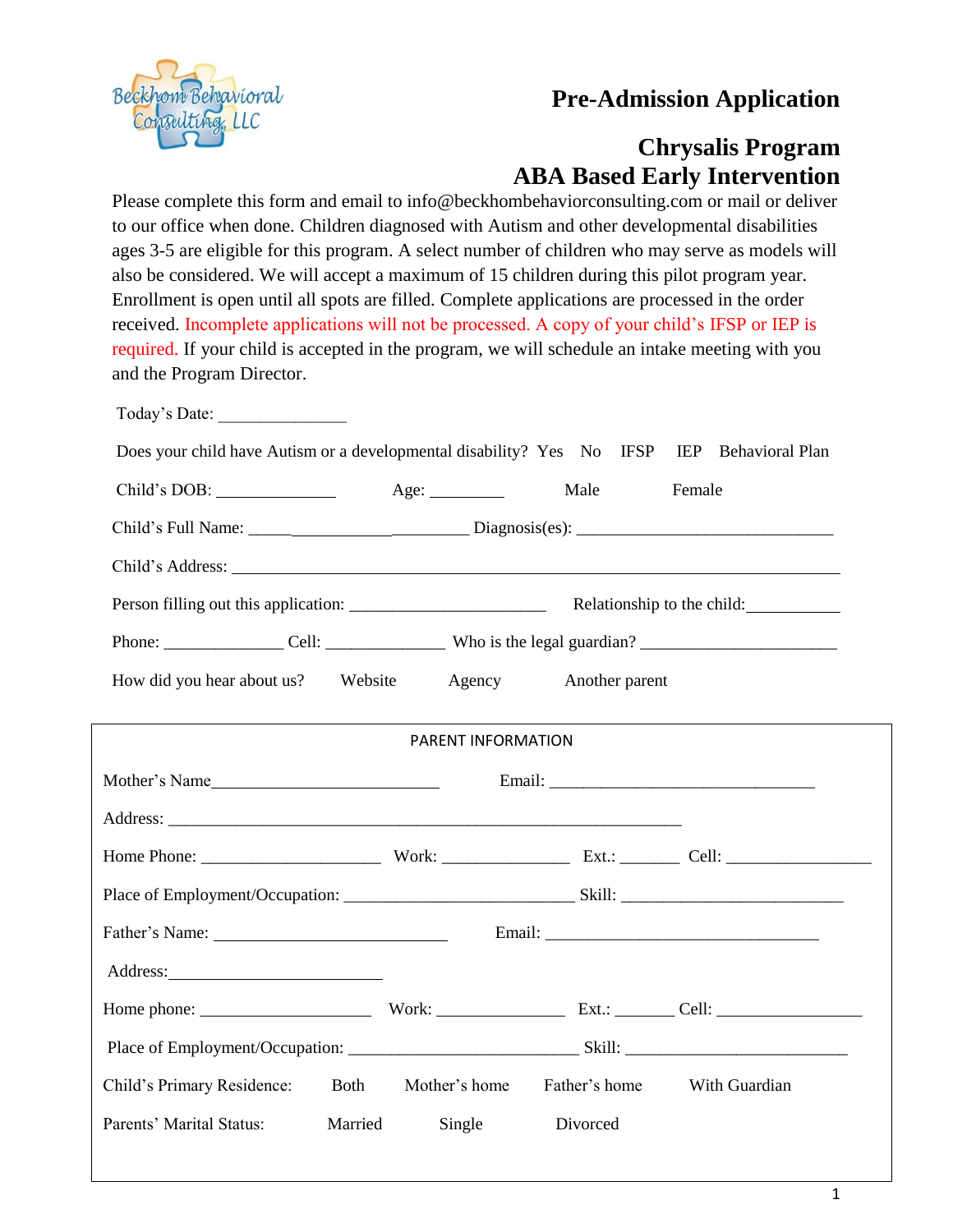#### **Please check ALL options you are interested in**:

When do you want to start? Date: \_\_\_\_\_\_\_\_\_\_\_\_\_

- $\Box$  M-F Chrysalis Program Half Day 8:30am to 12:30pm (ages 3-5)
- $\Box$  M-F 2:30- 6:00pm After School Program 2:30pm to 6:00pm (ages  $5-10$ )
- $\Box$  M-F ABA Therapy Sessions (ages 2-15 in clinic, various ages in other settings)
- $\Box$  M-Th Summer Camp –During the month of June (ages 3 15) (ages 16-18 Special Camp)
- $\Box$  Respite Care Some Saturdays 10:00am to 2:00pm by appointment only

Please describe your main concerns for your child and what you want them to get out of our program:

Social/Cultural Considerations: Are there any aspects of your culture or religion that we should know about that may affect how services are delivered at the center (Example: special diets, holidays, religious beliefs, etc.)?

### **Child's Medical Information (Required)**

Please list and describe any special needs, diagnoses or behaviors, medical conditions your child has:

List Allergies:

| Does your child have seizures? Yes No If yes, what kind: ________________________ How often: _______ |                        |
|------------------------------------------------------------------------------------------------------|------------------------|
| List medications your child must take and for what: _____________________________                    |                        |
|                                                                                                      |                        |
| Do medications need to be administered while your child is at the center? Yes No                     |                        |
| How often are they given?                                                                            |                        |
| <b>Child's Developmental Information (Required)</b>                                                  |                        |
| Is your child potty trained? Yes No                                                                  |                        |
| Can your child communicate their need to use the toilet?<br>Yes                                      | N <sub>o</sub>         |
| Is your child using words or talking in sentences to communicate?                                    | Yes.<br>N <sub>0</sub> |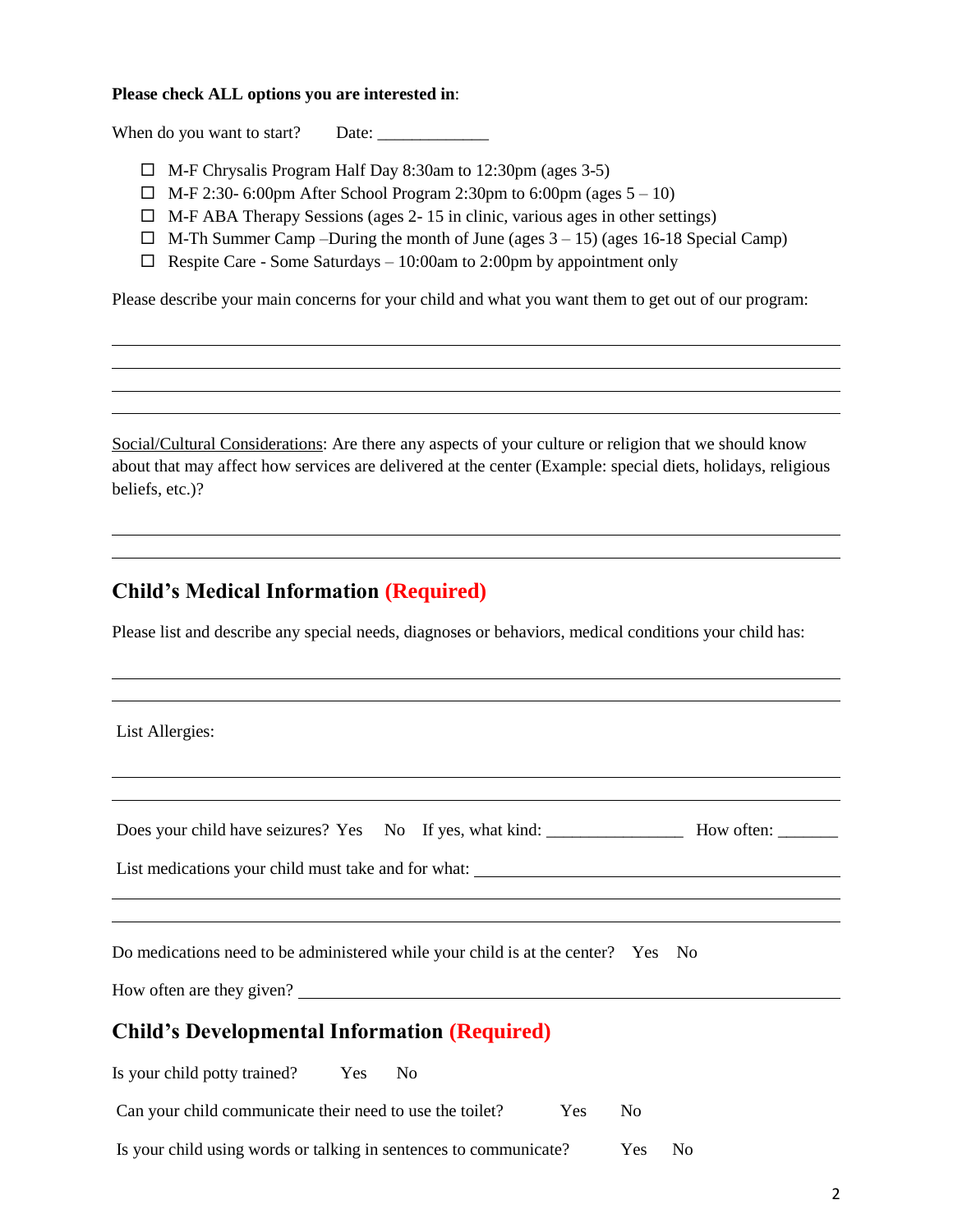Do you use sign language? Yes No Does your child need help eating? Yes No

Does your child have a special diet? If so, explain:

Is your child currently receiving therapies? Circle all that apply.

Speech Occupational Physical Sight Hearing Behavioral

Do you get therapies through your (IEP) Individual Education Plan? Yes No

If yes, must email or submit most current IEP to [info@beckhombehaviorconsulting.com](mailto:info@sceic.com)

Do you get therapies through your (IFSP) Individualized Family Support Plan through Babies Can't Wait? Yes No

If yes, must email IFSP to [info@beckhombehaviorconsulting.com](mailto:info@sceic.com)

Where are these services provided now? In the home At a school Pre-school

What school(s) or pre-school(s) is or has your child attended (please list):

What is the name of your child's Early Interventionist (Babies Can't Wait?)

### **Behavioral Information/Concerns (Required)**

Does your child have any special fears or behaviors that can harm them or others? List:

| Does your child look at you when you speak to them?           | Yes.<br>- No                                                                           |  |  |  |  |  |
|---------------------------------------------------------------|----------------------------------------------------------------------------------------|--|--|--|--|--|
| Does your child follow your directions? Yes<br>N <sub>o</sub> |                                                                                        |  |  |  |  |  |
|                                                               | Is your child aggressive? Yes No Does he/she: Bite Hit Run away Argue Tantrum/Meltdown |  |  |  |  |  |
|                                                               | Are you using behavior analysis? Yes No If yes, who oversees your program:             |  |  |  |  |  |
| How do you discipline for challenging behavior?               |                                                                                        |  |  |  |  |  |

**Please note, if placed in any of the Beckhom Behavioral Consulting, LLC programs, you will be required to sign a contract agreeing to abide by all the policies in the Beckhom Behavioral** 

\_\_\_\_\_\_\_\_\_\_\_\_\_\_\_\_\_\_\_\_\_\_\_\_\_\_\_\_\_\_\_\_\_\_\_\_\_\_\_\_\_\_\_\_\_\_